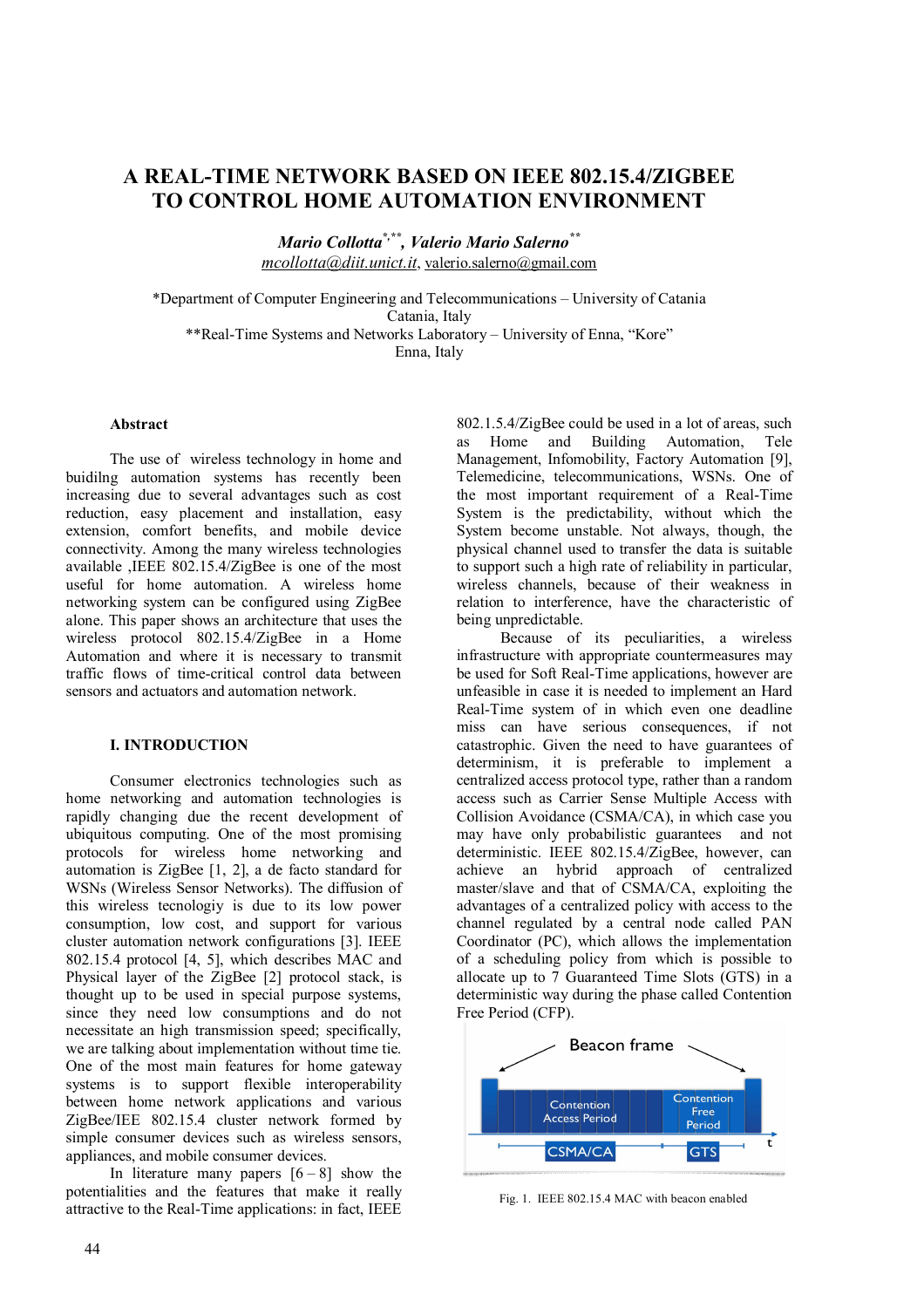Thanks to the algorithm CSMA/CA, implemented in the phase called Contention Access Period (CAP), is also possible to resolve the starvation of non Real-Time activities, that is the situation where a node cannot access the channel because of its low priority or due to the unavailability GTS.

The paper is organized as follows. In Section II will be discussed the requirements of home and building automation systems. Section III describes the system models and network architecture used in this paper. In Sect. IV we introduce some simulation scenarios to validate the results obtained from the metodology decribed in this paper. Finally, Sect. V summarizes the paper and discusses future work.

## **II. REQUIREMENTS OF AN HOME AND BUILDING AUTOMATION SYSTEM**

An Home and Building Automation System [10] should follow a requirements fixed schedule in order to improve existing conditions. In general, they are grouped into the following five broad categories:

1) Safety: intended as protection from possible malfunction of equipment potentially dangerous or harmful to people and housing. For this purpose, are used fire protection systems, sensors, anti-flooding, loads of power transmission, sensors that regulate the gas leak;

2) Security: that is the control of the access, physical and computerized, from the outside. The first control is delegated to burglar alarms and access control systems. Computer attacks, since they are coming from the external network (eg. Internet), are managed by several technologies such as MAC, Firewall, Proxy, as well as through access control using identification codes;

3) Energy saving: under which fall all the techniques and systems capable to optimize energy consumption. Designing a system able to source the cheapest energy source is one of the first objectives as guarantees of affordability;

4) Comfort: collects all the tools to simplify and make easier the livability within the home, ensuring that the level of perceived occupant comfort is as high as possible. Within this category also includes ease of use of the various Home Automation System functions;

5) Stability: namely the system ability to react to failures of individual modules in order to avoid mistakes that could compromise the functioning of the entire automated environment.

Home and Building Automation is applied to a wide range of products and systems in the home:

 Appliances: refrigerator, freezer, washing machine, dishwasher, oven, vacuum cleaner;

 Audio-video systems: Home Theatre, DVD, Blu-ray, HDTV, Home Entertainment;

- Lifts, hoists;

- Night lights and safety;

- Network systems: electricity, network video surveillance, telephone network, Internet, gas network;

Security against fire, intrusion, gas leaks, water leaks, electrical leakage and short circuit, blocking the lift;

 Assistance and aid to disabled person, elderly and children.

This paper aims at the Real-Time control of a network based on IEEE 802.15.4/ZigBee in a scenario that simulates the following features.

- Domestic environmental monitoring [7]. Thanks to the sensors, placed inside and outside the house, we can monitor current weather indexes of any area of the dwelling;

 Energy consumption monitoring. Leveraging the integration between the various components, it is possible to minimize energy consumption: for example, you can turn off the lights of a room where attendance is not being collected, rather than diminish the intensity when the natural light coming is already sufficient to illuminate the room. The network architecture proposed operates so as to ensure that the electrical load does not exceed the limit imposed by contract for electricity. Among the devices available for the Home Automation Systems, there are several devices that are able to instantly report the power consumed, so we can stop the supply of electricity to some lines in order to not exceed the limit imposed.

 Alarm management aimed at preserving the health and safety of occupants of the dwelling. The house is equipped with sensors able to report a gas leak or water loss, as well as the principles of fire and the presence intruders. The use of these components makes the building safer for those who come inside, ensuring total control over it.

- The system is also able to monitor the health of an inhabitant of the automated home, in order to inform relatives or relief agencies when necessary.

# **III. SYSTEM MODEL**

The idea behind the Home Automation System analyzed in this paper is to control and supervise the whole devices in the house both locally and remotely, and this has led to a two-tiered network architecture.

The system described here is designed to monitor and control various types of devices connected to home automation.

The System can know in real time the status of the various apparatus and act on them through direct or planned operations by the user.

Who live in this kind of house, using this environment of Home Automation, can control any device, checking its functionality, its current situation and deciding to act immediately to change its state. In addition, the System offers the ability to schedule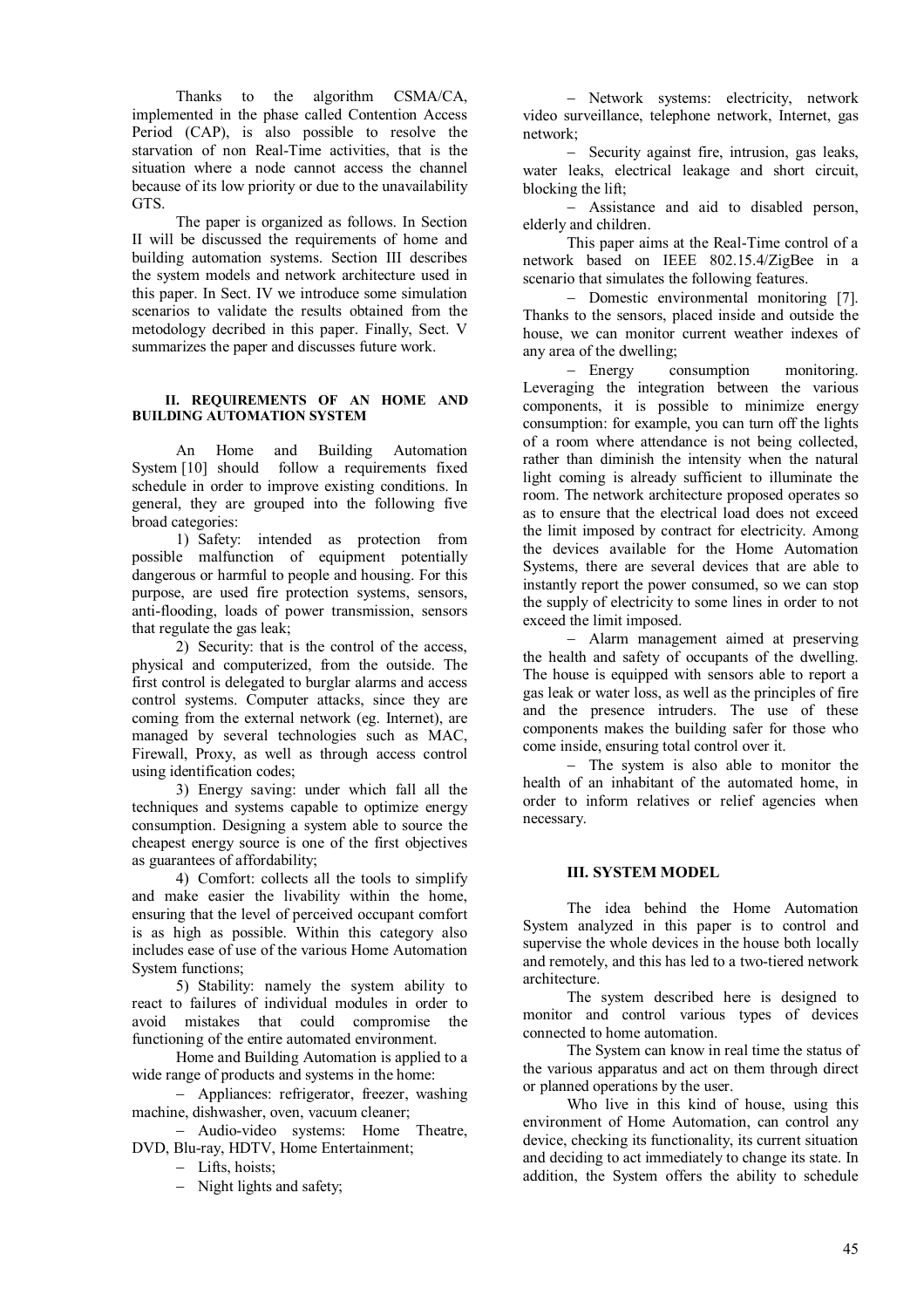operations to be executed at a certain hour with occasional or regular basis.

This System includes all the features associated with an Home and Building Automation, regarding safety – through the presence of sensors that measure various biological parameters – security – monitoring the presence of intruders in the house – and comfort. The System is based on sensors and actuators with IEEE 802.15.4 nodes directly connected to the PAN Coordinator, which in turn are connected together by wired infrastructure. Those sensors are located in different focal points of the house and directly connected to household appliances, HVAC (Heating, Ventilation and Air Condition) systems, video surveillance cameras.

To provide the control feature of older people, however, the person to be monitored should carry an accelerometer, so that the System, by using a camera. could be able to identify its state (standing, sitting on the ground) and to detect a dangerous situation, notifying the controller connected to the Internet. These notifications can be sent through Internet to a specialized center or emergency and over GSM to a relative.

The simulated results of the conditions of ambient lighting will be implemented through internal and external devices RFD (Reduce Full Function) IEEE 802.15.4/ZigBee with sensors positioned near the internal and external lights; changes in lighting conditions inside will be implemented thanks to the commands sent by an actuator directly to the lights. Changing climatic conditions will be simulated (by software) from the PAN Coordinator IEEE 802.15.4/ZigBee, while the internal temperature sensor is positioned inside the rooms to be monitored. The emergency lights, placed in every room and always fed, are governed by the PAN Coordinator of the network which covers the room where they are located. The lighting in every room, which also includes the handling of blinds and awnings, will be disabled if not detected any presence. The presence of people is detected by appropriate sensors presence. In case of overloading of electrical power, will be turned off the power. However, the presence detection system will be able to correctly interpret the inputs from unauthorized intrusion, even if the power is turned off.

Regarding the Heating, Ventilation and Air Conditioning System (HVAC), it is driven on the basis of two different temperature levels (home, comfort) through the internal temperature sensor, external temperature sensor. As a general rule, the temperature "Comfort" is reached by activating the fan at medium speed, while switching from "habitation" to "Comfort" occurs through activation of the fan at high speed. All presence and intrusion sensors, both passive or active, are not directly connected to the rest of the network, but they constitute a separate cluster managed by a PAN Coordinator 802.15.4/ZigBee.

The Presence Detection System causes a local signal by siren and send the alert via the Internet and telephone network, in addition the system will turn on the lights of every room. It is based on volumetric presence detectors, equipped with passive infrared; also, it is possible to install one contact magnetic position detector on the frame of each window and/or door. By using a network of sensors and actuators forming a cluster, you can ensure environmental safety technology (safety).

Description of the network architecture

Fig. 2 below shows a scenario in which several clusters, each on the control of specific activities, are interconnected through a wired backbone.



Fig. 2. Two-tiered network infrastructure for Home and Building Automation

A proxy, so in [12, 13], is implemented to ensure the interoperability between ZigBee network and the wired backbone. Using a computer equipped with the Wi-Fi [13] interface, directly connected to the Internet, it is possible to control, both locally or remotely - all devices in the home. As shown in fig. 2, the proposed system consists mainly of four types of nodes:

 802.15.4 PAN Coordinator, which is responsible for interfacing with the wired backbone and the wireless cell and, finally, it monitors the whole Automation through the nodes of the PAN;

- Sensors and actuators, which consist of 802.15.4 nodes; the first measure various parameters, then send the PAN Coordinator. The actuators, instead, comes into operation when receiving the command from the PAN coordinator;

- Network Controller, which is a node connected to the wired backbone, also equipped with wireless interface; it has the task to incorporate the information given by the user which are then translated into commands to be sent to the PAN Coordinator.

Remote users can access the system via the Internet or through an application for iPhone/iPad that allows them to manage all the devices, even when not at home. The Home and Building Automation System based 802.15.4/ZigBee is used to monitor and control all devices for domestic use (fig. 2).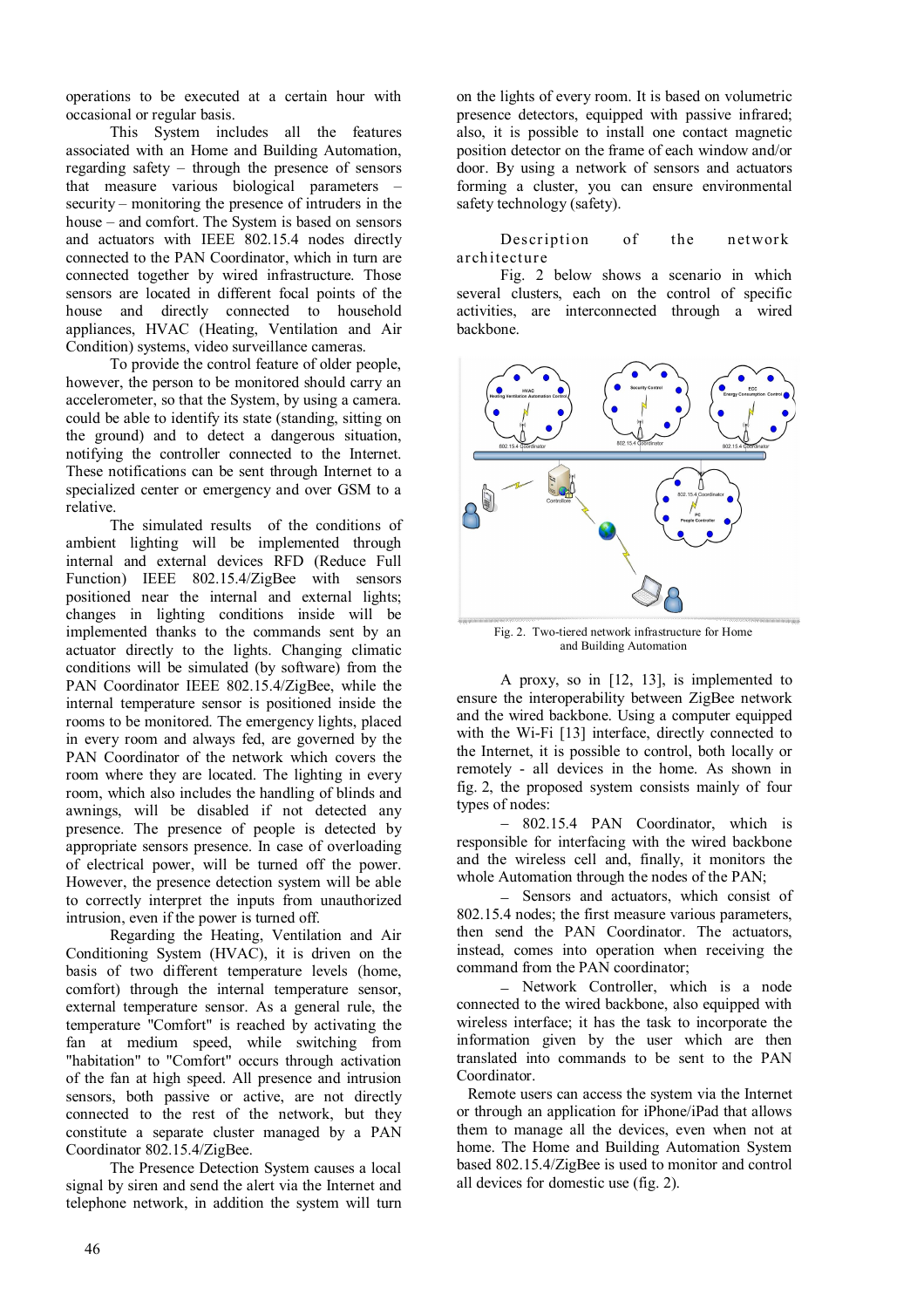### **IV. PERFORMANCE EVALUATION**

The automation cluster control based on IEEE 802.15.4/ZigBee has been simulated using OMNeT++ (Objective Modular Network TestBed in C++). It consists of three kind of Automation Cluster Network (ACN).

The first ACN simulates the Heating, Ventilation and Air Condition automation (HVAC) control. The second ACN manages the electrical plant by monitoring the energy consumption. Finally, the last CAN, deals of plumbing monitoring.

During the network initialization phase, each PC analyzes the current channel state to chose the best transmission channel, in order to reduce the cochannel interference. The simulated scenario uses a two tiered network composed by two wireless technologies (Wi-Fi [13] and IEEE 802.15.4 [4, 5]), so it is necessary to manage the channel scan phase to exclude ranges of frequencies used by IEEE 802.11 [13] protocol.

The proposed architecture was evaluated both quantitatively and qualitatively; in order to demonstrate the feasibility and effectiveness of the automation methodology proposed, we have simulated three networks, represented in the following figures.

Without loss of generality, assume that each ACN could be a cluster tree WSN. In this sense the PC collects the data sent from the router of the WSN.

All control activities are regulated by a timetriggered mechanism, different processes control periodically interrogate the home-devices. The management traffic flows are characterized by a period and a deadline. While a set of event driven process are implemented to manage some aperiodic activities.



Fig. 3. HVAC automation cluster

The network cluster shown in Figure 3 manages the HVAC System. The PAN Coordinator node adjusts the fan speed according to the following factors:

- Data collected by the internal and external Temperature Sensors;

- Data collected by the Presence Sensor located inside the room;

- Type of room. bedroom, living area, etc;
- Temperature profiles configured by the user.



Fig. 4. Electrical and power consumption automation cluster

In the second ACN, shown in fig. 4, here simulated, the Pan Coordinator periodically receives the information that indicate the effective energy consumption for each electrical device. It uses a scheduling algorithm to maganag the electrical overload. This methodology (shown in fig. 5) is necessary to decide which devices has to be turn off when the energy consumption exceed the maximum tolerated value (previously chosen by the user).

| Manage_overload(){<br>$do \{$                                                     |
|-----------------------------------------------------------------------------------|
| $Unit_{\text{off}} = search(priority_{\text{low}}, 0N_{\text{units}})$            |
| power_consuming = get_power(unit_OFF);                                            |
| $if$ (unit_OFF == lights && sensor_presence == true)<br>power_consuming = $0.0$ ; |
|                                                                                   |
| else off(unit_OFF);                                                               |
| } while $(get\_power(now) - Power\_consuming \leq threshold)$                     |
|                                                                                   |

Fig. 5. Algorithm Code

The algorithm shown in fig. 5 exemplifies the Energy Consumption Automation Control, by understanding how the PAN Coordinator operates in several cases in order to fall within the maximum output power established by contract.

The PC also manages the brightness of different light sources using the data received from the twilight sensor, placed outside, and the light internal sensor.



Fig. 6. Automation cluster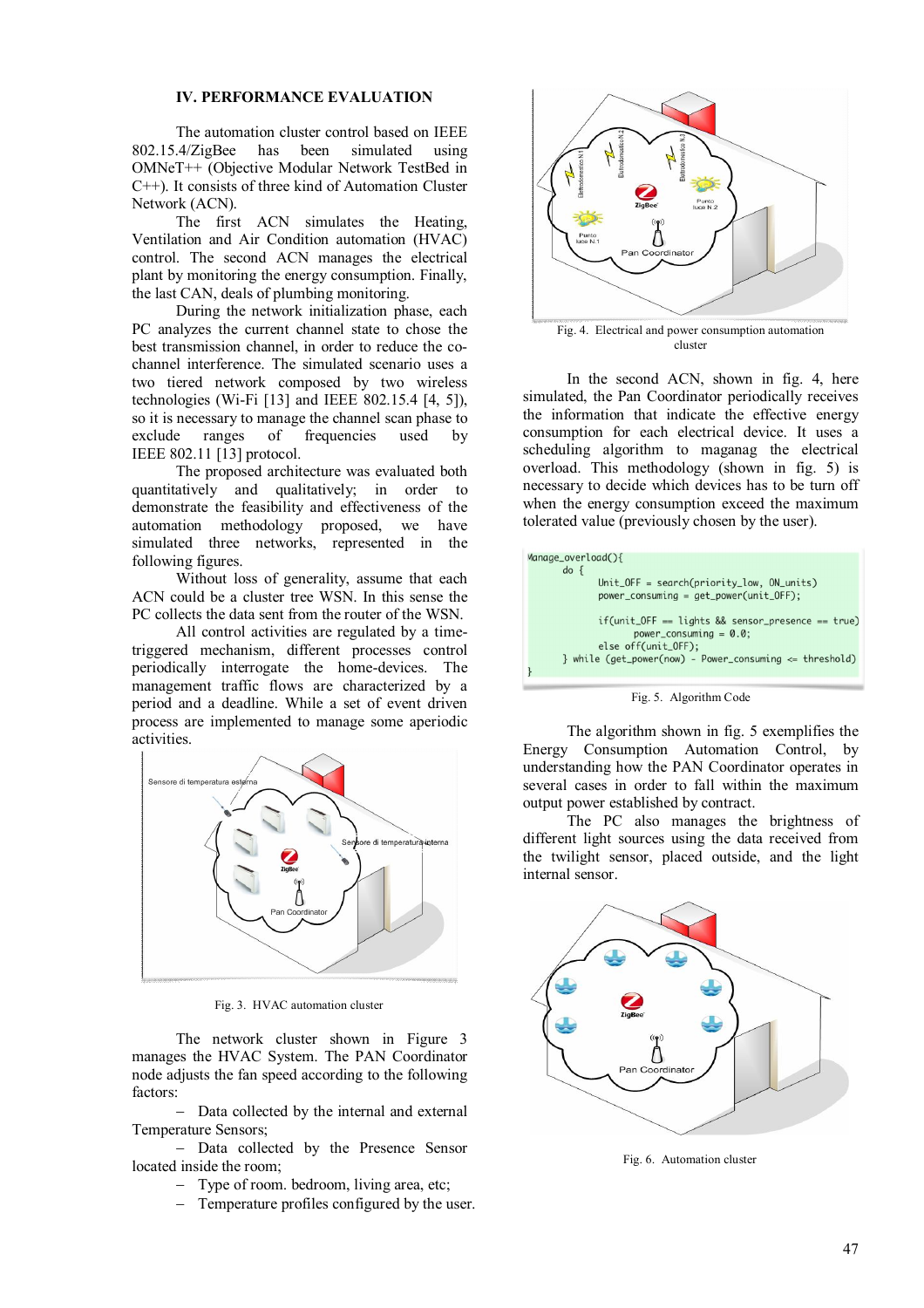Fig. 6 shows the cluster that monitors the network of water control system; in the absence of the user and only if no devices need running water, it also disconnect the water supply to prevent loss or waste. However, it is important to specify that this automation is only used in order to detect water leaks and its behavior is tested in the whole network context. Long simulations were performed on this System in order to make the results comparable to the real.

The simulation results are summarized in the following plots (fig. 7 and 8). They show the desired temperature set by the user (expected value, the red line) and the actual temperature (measured value, the green line) of the room at regular intervals of 60 minutes, both in summer and in winter season.

The home user can indicate a desired temperature value for each room, specifying different value during the night and the morning or can set the values with a fine granularity for each hour for example. The system provides to maintain a comfort

temperature level in the home environment.

 $25^{\circ}$  C  $22^{\circ}$  C  $19^\circ$  C  $16^{\circ}$  C  $13^{\circ}$  C 9PM 4PM 11AM 1AM 6AM Fig. 7. Summer temperatures

The current temperature of the environment in winter reaches the desired value more quickly than it does in summer, since it depends not only on the Home Automation algorithm but also on the level of thermal insulation of the building.



The home user sets a threshold value, it is necessary to run the energy consumption IEEE/802.15.4 algorithm control (shown in fig. 5).

In our scenario the threshold was fixed equal to 2750W, beyond which the system decides which device should be turned off. This decision is made on data received from the presence sensor; therefore, the algorithm turn off the lights located in rooms where there are no people.

The following plot shows the event driven behavior of Home Electrical Device (HED). When HED turn on, occurs an event, the algorithm (fig. 5) calculated the actual value of energy consumptions, if it exceeds the threshold value, the system provides to turn off one o more devices.

- ← Refrigerator
- Water-heater
- Light.1
- Light-2
- Light<sub>-3</sub>
- Household-appliance-1
- Household-appliance-2





# **V. CONCLUSIONS AND FUTURE WORK**

In this paper we described a two-tiered architecture designed to connect nodes that exchange messages with Real-Time constraints within a Home and Building Automation scenario. The architecture model here proposed solves the problems of limited transmission range of the IEEE 802.15.4/ZigBee protocol, allows to control and monitor the various devices in a centralized approach both locally and